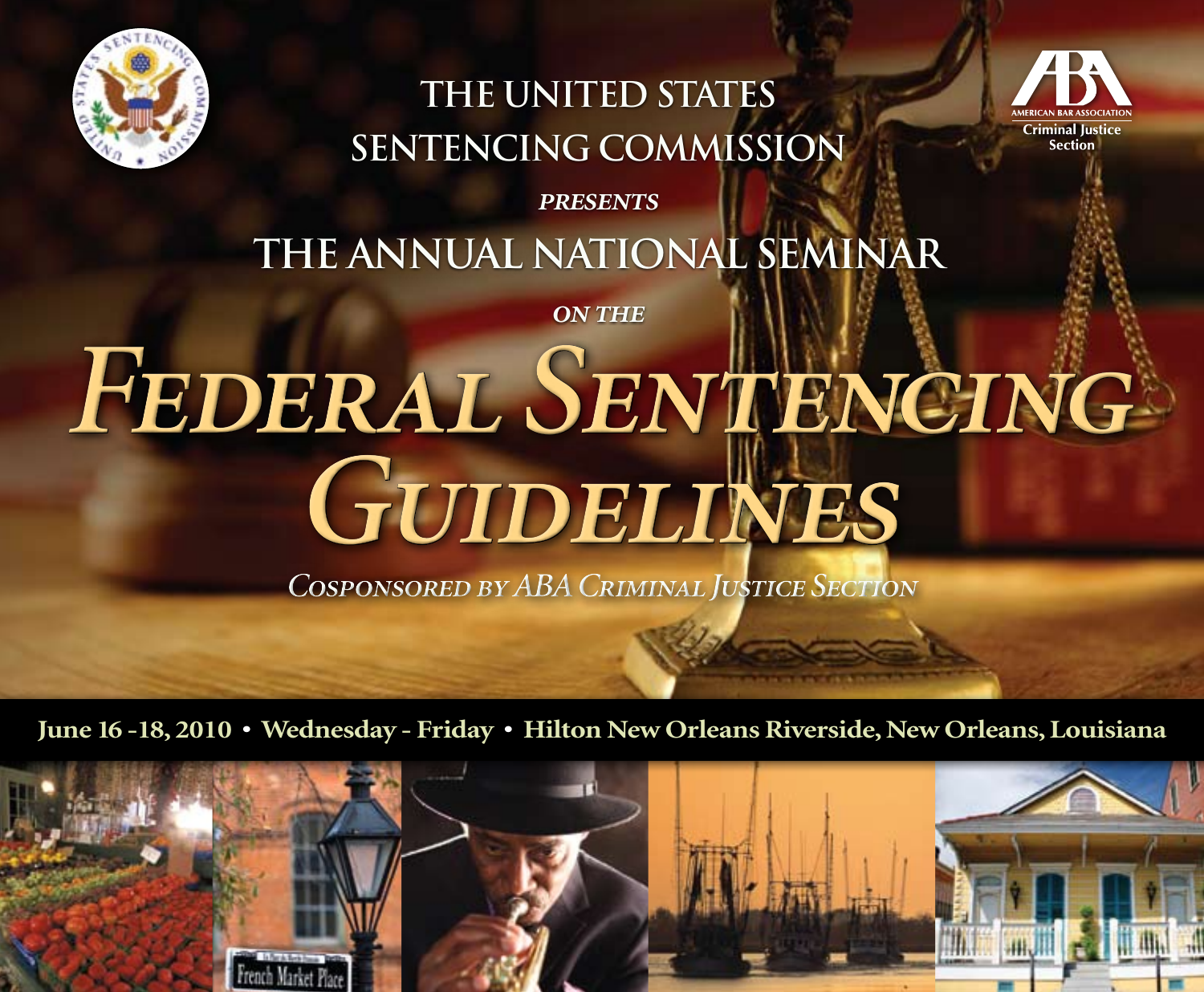# *Federal Sentencing Guidelines* **Annual National Seminar** *on the*

**June 16 -18, 2010 • Wednesday - Friday • Hilton New Orleans Riverside, New Orleans, Louisiana** 

### *Wednesday – June 16, 2010*

#### 11:30 a.m. - 4:00 p.m.

REGISTRATION

#### 12:30 p.m. - 2:30 p.m.

#### INTRODUCTION TO THE SENTENCING GUIDELINES (optional session)

**The Basic Individual Guidelines Training is designed to provide an introduction to guidelines application for those with limited federal guidelines experience. This session will also highlight provisions of the Sentencing Reform Act. This session may be taken alone or in connection with the remainder of the seminar.** 

**L. Russell (Rusty) Burress**  *Principal Training Advisor United States Sentencing Commission*

#### **Alan Dorhoffer, Esq.**

*Deputy Director Office of Education and Sentencing Practice United States Sentencing Commission* 

**Honorable Ricardo H. Hinojosa**  *Commissioner United States Sentencing Commission Chief Judge United States District Court McAllen, TX*

2:30 p.m. - 2:45 p.m. BREAK

2:45 p.m. - 4:00 p.m.

INTRODUCTION TO THE SENTENCING GUIDELINES RESUMES

#### 4:15 p.m. - 5:15 p.m.

#### ETHICS (Optional Session)

**The panel will address recurring ethical issues that arise during the presentence and sentencing phases as well as on appeal. Issues from both the defense and prosecutorial perspectives will be covered. Written materials available.** 

#### **Jerri U. Dunston, Esq.**

*Director, Professional Responsibility Advisory Office United States Department of Justice Washington, DC*

**Brent E. Newton, Esq.**  *Deputy Staff Director United States Sentencing Commission*

**H. Michael Sokolow, Esq.**  *First Assistant Federal Public Defender Office of the Federal Public Defender Houston, TX*

6:00 p.m. - 7:30 p.m. **RECEPTION**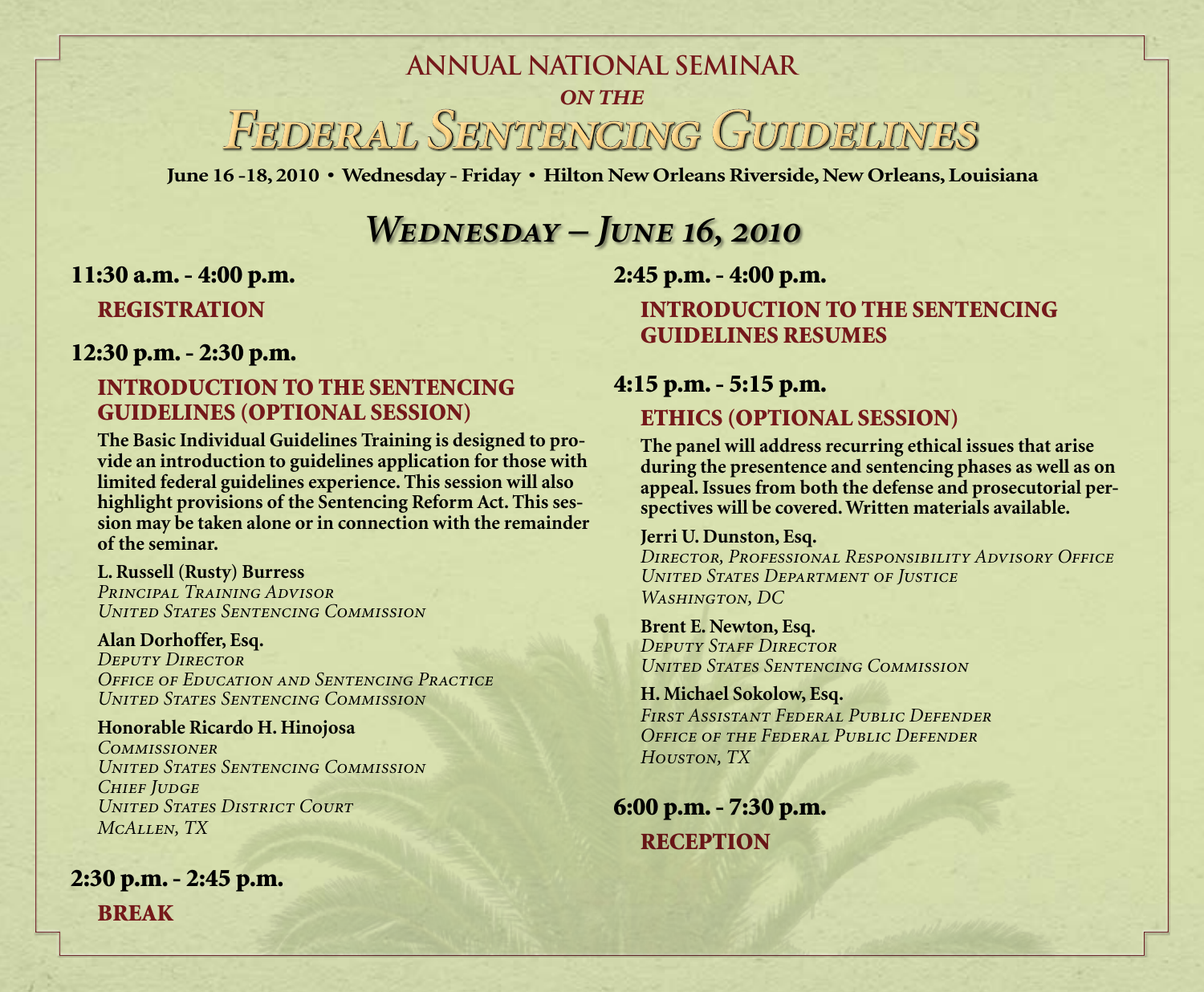### *Thursday – June 17, 2010*

7:30 a.m. - 8:15 a.m.

LATE REGISTRATION CONTINENTAL BREAKFAST

#### 8:15 a.m. - 8:30 a.m.

#### OPENING REMARKS

**Pamela Gordon Montgomery, Esq.**  *Director and Chief Counsel of Training Office of Education and Sentencing Practice United States Sentencing Commission* 

#### 8:30 a.m. - 9:45 a.m.

#### PLENARY SESSION UNITED STATES SENTENCING COMMISSION: A YEAR IN REVIEW

**Honorable William K. Sessions III**  *Chair*

**Honorable Ruben Castillo**  *Vice Chair*

**Honorable William B. Carr, Jr.**  *Vice Chair*

**Honorable Ketanji Brown Jackson**  *Vice Chair*

**Honorable Ricardo H. Hinojosa**  *Commissioner* 

**Honorable Beryl A. Howell**  *Commissioner*

**Honorable Dabney L. Friedrich**  *Commissioner*

**Honorable Isaac Fulwood, Jr.**  *Commissioner (Ex Officio)*

**Honorable Jonathan J. Wroblewski**  *Commissioner (Ex Officio)*

9:45 a.m. - 10:00 a.m. **BREAK** 

#### 10:00 a.m. - 11:30 a.m.

#### PLENARY SESSION A VIEW FROM THE APPELLATE BENCH: FIVE YEARS AFTER BOOKER

**Honorable Andre M. Davis**  *CIRCUIT JUDGE 4th Circuit Court of Appeals Baltimore, MD* 

**Honorable Edith Hollan Jones**  *Chief Circuit Judge 5th Circuit Court of Appeals Houston, TX*

**Honorable Brett M. Kavanaugh**  *Circuit Judge DC Circuit Court of Appeals Washington, DC*

**Honorable Gerard E. Lynch**  *Circuit Judge 2nd Circuit Court of Appeals New York, NY*

**Honorable Diana E. Murphy**  *Circuit Judge 8th Circuit Court of Appeals Minneapolis, MN*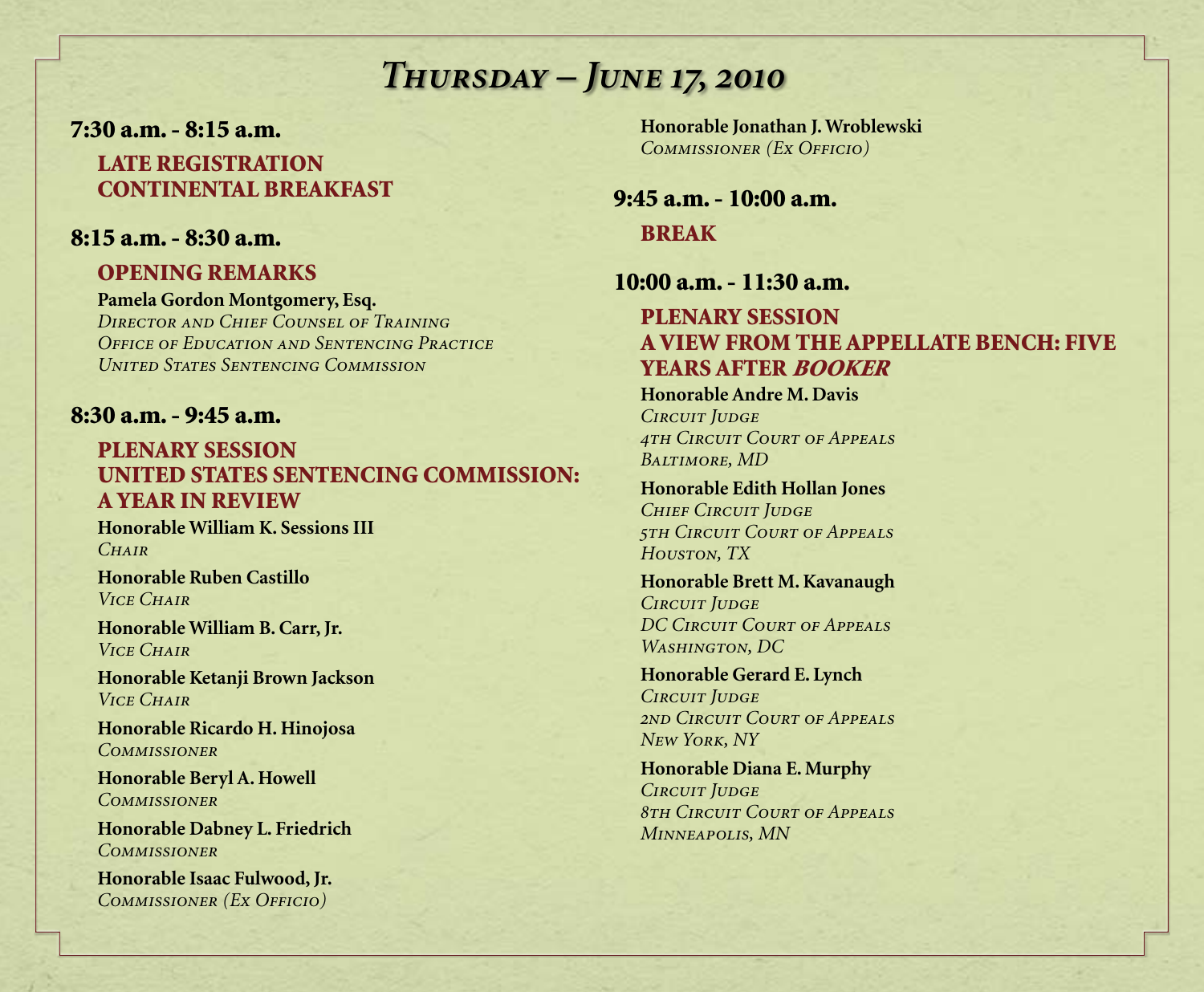#### **Moderator:**

#### **Honorable Ricardo H. Hinojosa**

*Commissioner United States Sentencing Commission Chief Judge United States District Court McAllen, TX*

#### 11:30 a.m. - 1:00 p.m.

#### LUNCH BREAK

#### 1:00 p.m. - 2:30 p.m.

#### CONCURRENT SESSIONS **A. GUIDELINE DEPARTURES & VARIANCES OUTSIDE**

**THE RANGE UNDER § 3553(A) I\***

#### **Honorable John R. Adams**  *District Judge United States District Court Akron, OH*

**Professor Douglas A. Berman**  *Moritz College of Law, The Ohio State University Columbus, OH*

#### **Honorable Nancy Gertner**  *District Judge United States District Court Boston, MA*

**Jon M. Sands, Esq.**  *Federal Public Defender Phoenix, AZ*

**Honorable Joyce White Vance**  *United States Attorney Birmingham, AL*

#### CONCURRENT SESSIONS (continued)

#### **Moderator:**

**Honorable Ruben Castillo**  *Vice Chair United States Sentencing Commission* **DISTRICT JUDGE** *United States District Court Chicago, IL*

#### **B. DRUG OFFENSES I\***

**Honorable Micaela Alvarez**  *District Judge United States District Court Laredo, TX* 

**Jacqueline A. Johnson, Esq.**  *First Assistant Federal Public Defender Cleveland, OH*

**Mandy LaMotte**  *United States Probation Officer Athens, GA*

**Honorable Algenon L. Marbley**  *District Judge United States District Court Columbus, OH*

#### **Moderator: Raquel Wilson, Esq.**  *Deputy General Counsel United States Sentencing Commission*

#### **C. FRAUD AND THEFT OFFENSES I\***

**Greg D. Andres, Esq.**  *Acting Deputy Assistant Attorney General Criminal Division United States Department of Justice Washington, DC*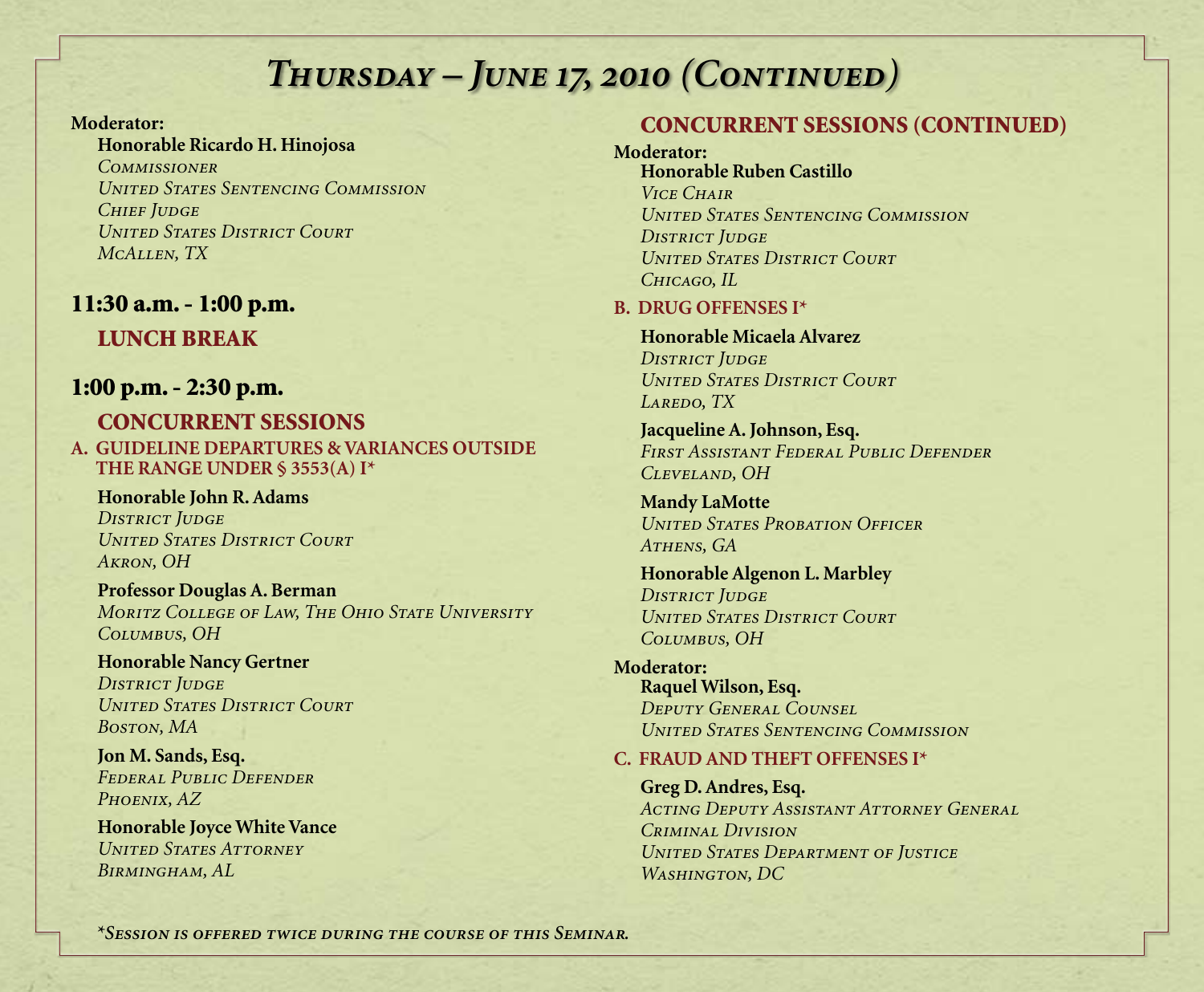#### CONCURRENT SESSIONS (continued)

**Kito J. Bess**  *Chief Probation Officer New Orleans, LA* 

**Honorable Wiley Y. Daniel**  *Chief Judge United States District Court Denver, CO*

**David Debold, Esq.**  *Gibson, Dunn & Crutcher LLP Washington, DC* 

**Moderator: Kathleen J. Grilli, Esq.**  *Deputy General Counsel United States Sentencing Commission*

#### **D. CRIMINAL HISTORY**

**Elisabeth F. Ervin**  *Supervisory Probation Officer Asheville, NC*

**Marjorie A. Meyers, Esq.**  *Federal Public Defender Houston, TX*

**Honorable Sarah S. Vance**  *Chief Judge United States District Court New Orleans, LA* 

**Moderator: Alan Dorhoffer, Esq.** 

*Deputy Director Office of Education and Sentencing Practice United States Sentencing Commission*

#### **E. ROLE IN THE OFFENSE & OTHER CHAPTER THREE ADJUSTMENTS I\***

**Honorable Gustavo A. Gelpi, Jr. DISTRICT JUDGE** *United States District Court San Juan, PR*

**Beverly L. Morgan**  *Supervisory Probation Officer Charlotte, NC*

**Honorable Edmund A. Sargus, Jr. DISTRICT JUDGE** *United States District Court Columbus, OH*

**John R. Steer, Esq.**  *Allenbaugh Nami Shabahangi LLP Fairfax Station, VA*

**Moderator: Glenn R. Schmitt, Esq.**  *Director Office of Research and Data United States Sentencing Commission*

#### **F. RESTITUTION AND OTHER VICTIM RIGHTS ISSUES**

**Catharine M. Goodwin, Esq.**  *Restitution Consultant Sun City West, AZ*

**Susan Smith Howley**  *Director of Public Policy National Center for Victims of Crime Washington, DC*

**Benjamin McMurray, Esq.**  *Assistant Federal Public Defender Salt Lake City, UT*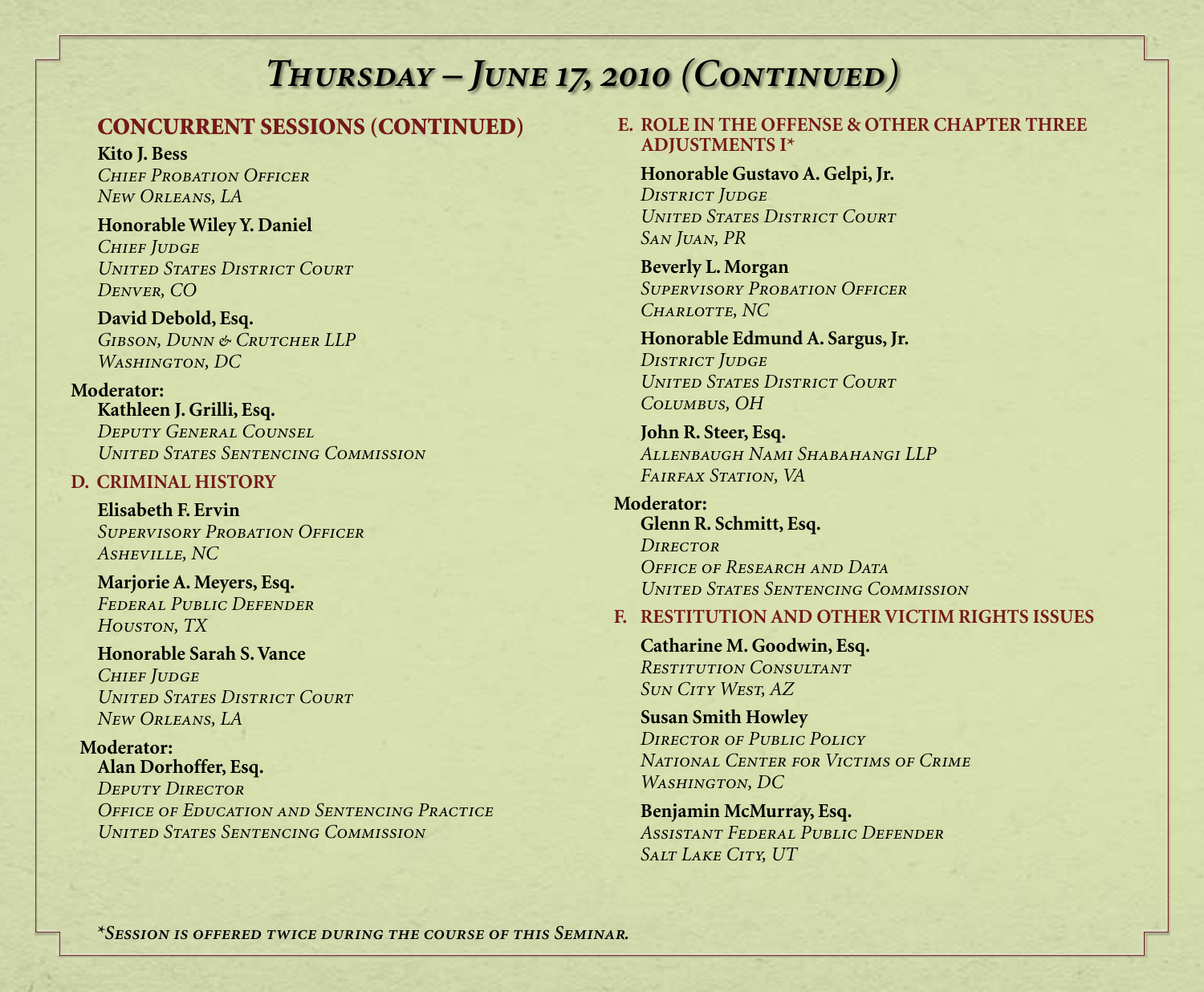#### **Moderator:**

**Lisa A. Rich, Esq.**  *Director Office of Legislative and Public Affairs United States Sentencing Commission*

#### 2:30 p.m. - 2:45 p.m. **BREAK**

#### 2:45 p.m. - 4:15 p.m.

#### CONCURRENT SESSIONS **A. GUIDELINE DEPARTURES & VARIANCES OUTSIDE THE RANGE UNDER § 3553(A) II\***

**Honorable John R. Adams**  *District Judge United States District Court Akron, OH*

**Professor Douglas A. Berman**  *Moritz College of Law, The Ohio State University Columbus, OH*

**Honorable Nancy Gertner**  *District Judge United States District Court Boston, MA*

**Jon M. Sands, Esq.**  *Federal Public Defender Phoenix, AZ*

**Honorable Joyce White Vance**  *United States Attorney Birmingham, AL*

#### **Moderator:**

**Honorable Ruben Castillo**  *Vice Chair United States Sentencing Commission* **DISTRICT JUDGE** *United States District Court Chicago, IL*

#### **B. DRUG OFFENSES II\***

**Honorable Micaela Alvarez**  *District Judge United States District Court Laredo, TX* 

**Jacqueline A. Johnson, Esq.**  *First Assistant Federal Public Defender Cleveland, OH*

**Mandy LaMotte**  *United States Probation Officer Athens, GA*

**Honorable Algenon L. Marbley**  *District Judge United States District Court Columbus, OH*

**Moderator: Raquel Wilson, Esq.**  *Deputy General Counsel United States Sentencing Commission*

#### **C. FRAUD AND THEFT OFFENSES II\***

**Greg D. Andres, Esq.**  *Acting Deputy Assistant Attorney General Criminal Division United States Department of Justice Washington, DC*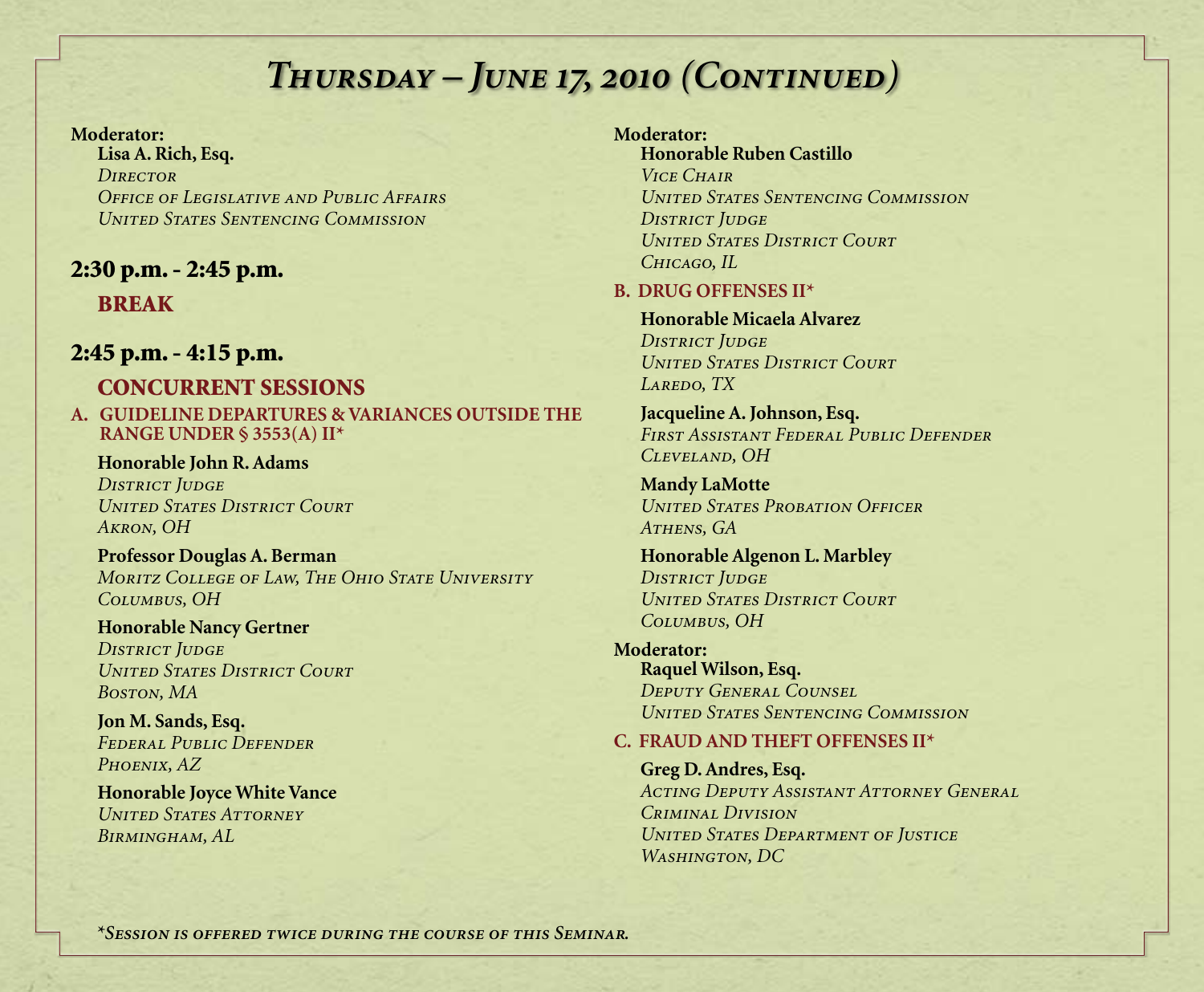#### CONCURRENT SESSIONS (continued)

**Kito J. Bess** *Chief Probation Officer New Orleans, LA* 

**Honorable Wiley Y. Daniel**  *Chief District Judge United States District Court Denver, CO*

**David Debold, Esq.** *Gibson, Dunn & Crutcher LLP Washington, DC* 

#### **Moderator:**

**Kathleen J. Grilli, Esq.** *Deputy General Counsel United States Sentencing Commission*

#### **D. ADVANCED GUIDELINE APPLICATION ISSUES**

**L. Russell (Rusty) Burress** *Principal Training Advisor United States Sentencing Commission*

**Alan Dorhoffer, Esq.** *Deputy Director Office of Education and Sentencing Practice United States Sentencing Commission*

#### **E. ROLE IN THE OFFENSE & OTHER CHAPTER THREE ADJUSTMENTS II\***

**Honorable Gustavo A. Gelpi, Jr.** *District Judge United States District Court San Juan, PR*

**Beverly L. Morgan**  *Supervisory Probation Officer Charlotte, NC*

**Honorable Edmund A. Sargus, Jr.** *DISTRICT JUDGE United States District Court Columbus, OH*

**John R. Steer, Esq.**  *Allenbaugh Nami Shabahangi LLP Fairfax Station, VA*

**Moderator: Glenn R. Schmitt, Esq.** *Director Office of Research and Data United States Sentencing Commission*

#### **F. GROUPING OF MULTIPLE COUNTS OF CONVICTION**

**Bobby L. Evans, Jr.** *Senior Education & Training Specialist United States Sentencing Commission*

**Raymond M. Lopez** *Sentencing Guideline Specialist Bridgeport, CT*

**Krista L. Rubin** *Senior Education & Training Specialist United States Sentencing Commission*

6:00 p.m. - 7:30 p.m. **RECEPTION** 

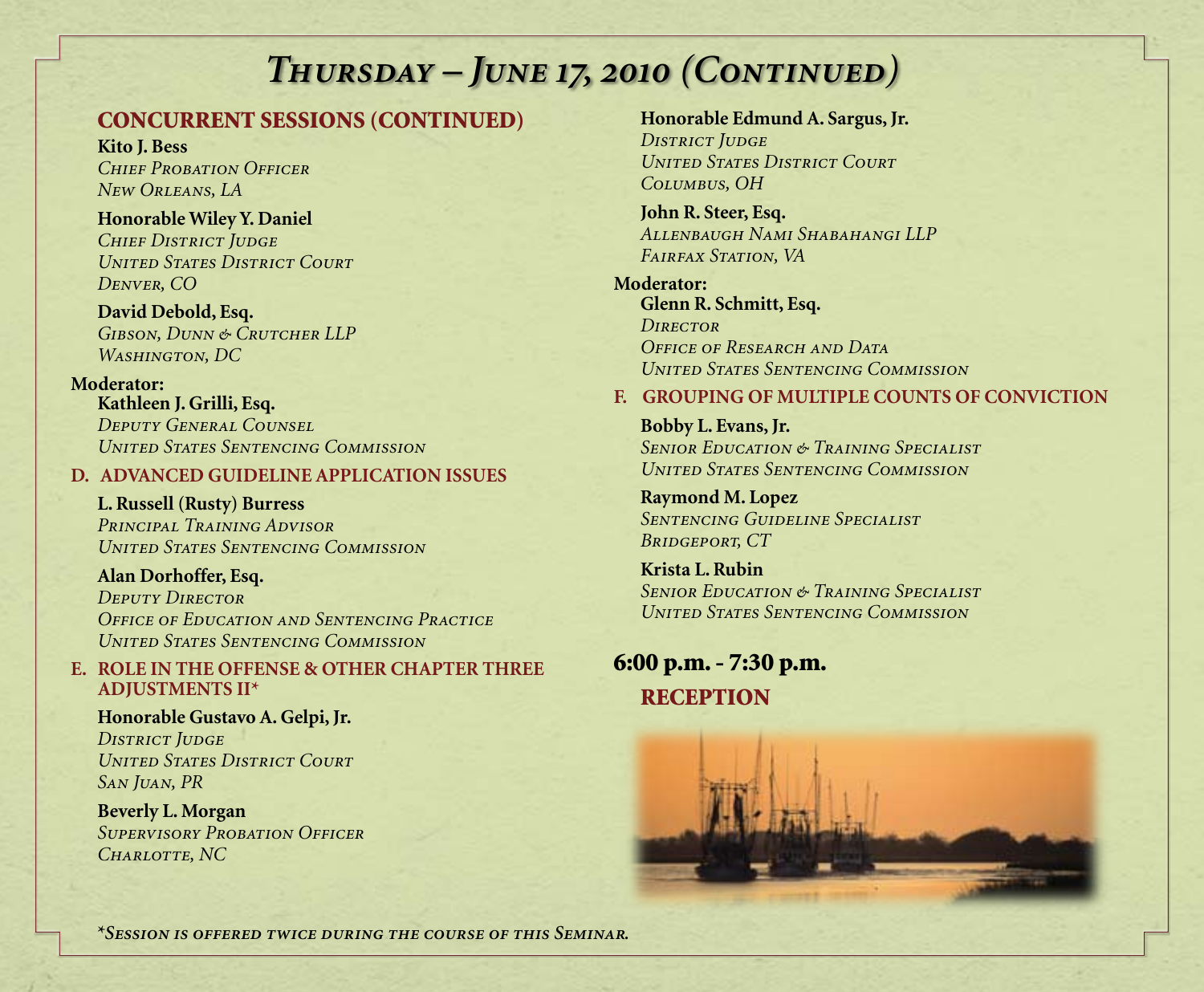### *Friday – June 18, 2010*

#### 7:30 a.m. - 8:30 a.m. CONTINENTAL BREAKFAST

#### 8:30 a.m. - 9:45 a.m.

#### PLENARY SESSION TIPS FROM THE DISTRICT COURT BENCH

#### **Honorable Lance M. Africk** *District Judge*

*United States District Court New Orleans, LA*

**Honorable Charles R. Breyer** *District Judge United States District Court San Francisco, CA* 

**Honorable Karen K. Caldwell DISTRICT JUDGE** *United States District Court Lexington, KY* 

#### **Honorable Ruben Castillo** *Vice Chair United States Sentencing Commission District Judge United States District Court Chicago, IL*

#### **Honorable Patti B. Saris DISTRICT JUDGE** *United States District Court Boston, MA*

**Moderator: Honorable William K. Sessions III** *Chair United States Sentencing Commission Chief Judge United States District Court Burlington, VT*

### 9:45 a.m. - 10:00 a.m.

**BREAK** 

### 10:00 a.m. - 11:30 a.m.

#### CONCURRENT SESSIONS **A. CHILD PORNOGRAPHY & SEX OFFENSES I\***

#### **Francey Hakes, Esq.**

*Deputy Attorney General's Office National Coordinator for Child Exploitation Prevention and Interdiction United States Department of Justice Washington, DC*

#### **Honorable Lawrence L. Piersol** *SENIOR DISTRICT JUDGE United States District Court Sioux Falls, SD*

**John Rhodes, Esq.**  *Assistant Federal Defender Missoula, MT*

**Honorable John M. Roll** *Chief Judge United States District Court Tucson, AZ*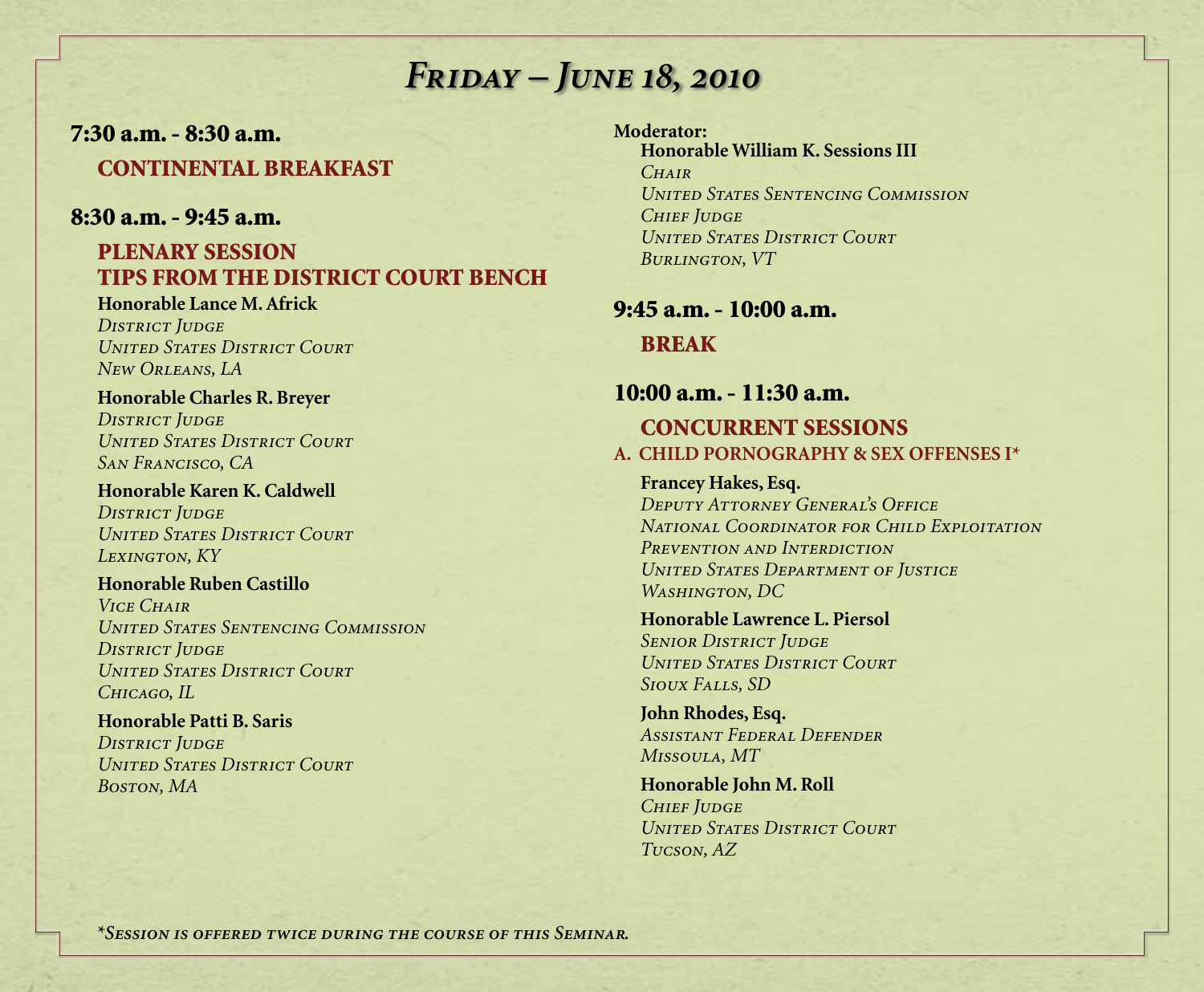#### CONCURREnt SeSSIONS (CONTINUED)

**Michelle C. Spidell**  *Probation Administrator Tampa, FL*

#### **Moderator:**

**Alan Dorhoffer, Esq.**  *Deputy Director Office of Education and Sentencing Practice United States Sentencing Commission*

#### **B. RELEVANT CONDUCT I\***

**L. Russell (Rusty) Burress** *Principal Training Advisor United States Sentencing Commission*

**Kealin M. Culbreath, Esq.**  *Senior Education & Training Specialist United States Sentencing Commission*

#### **C. IMMIGRATION OFFENSES I\***

**Maureen T. Franco, Esq.** *Deputy Federal Public Defender El Paso, TX*

**Honorable Judith C. Herrera DISTRICT JUDGE** *United States District Court Albuquerque, NM* 

**Honorable George P. Kazen** *SENIOR DISTRICT JUDGE United States District Court Laredo, TX* 

**Carlos F. Cancio Lugo** *Supervisory Probation Officer San Juan, PR*

#### **Robert O. Posey, Esq.**

*Deputy Chief, Criminal Division United States Attorney's Office Birmingham, AL*

**Moderator: Krista L. Rubin** *Senior Education & Training Specialist United States Sentencing Commission*

#### **D. FIREARMS OFFENSES I\***

**William C. Byerley, Jr.** *United States Probation Officer Manassas, VA*

**David A. Glockner, Esq.** *Chief, Criminal Division United States Attorney's Office Chicago, IL*

**Honorable Sterling Johnson, Jr.** *SENIOR DISTRICT JUDGE United States District Court Brooklyn, NY* 

**Gary Schwabe, Esq.**  *Assistant Federal Public Defender New Orleans, LA*

**Moderator: Rachel L. Pierce** *Senior Education & Training Specialist United States Sentencing Commission* 

**E. ORGANIZATIONAL GUIDELINES: GAPS AND SOLUTIONS – WHERE DO WE GO FROM HERE?**

**Honorable B. Todd Jones** *United States Attorney Minneapolis, MN*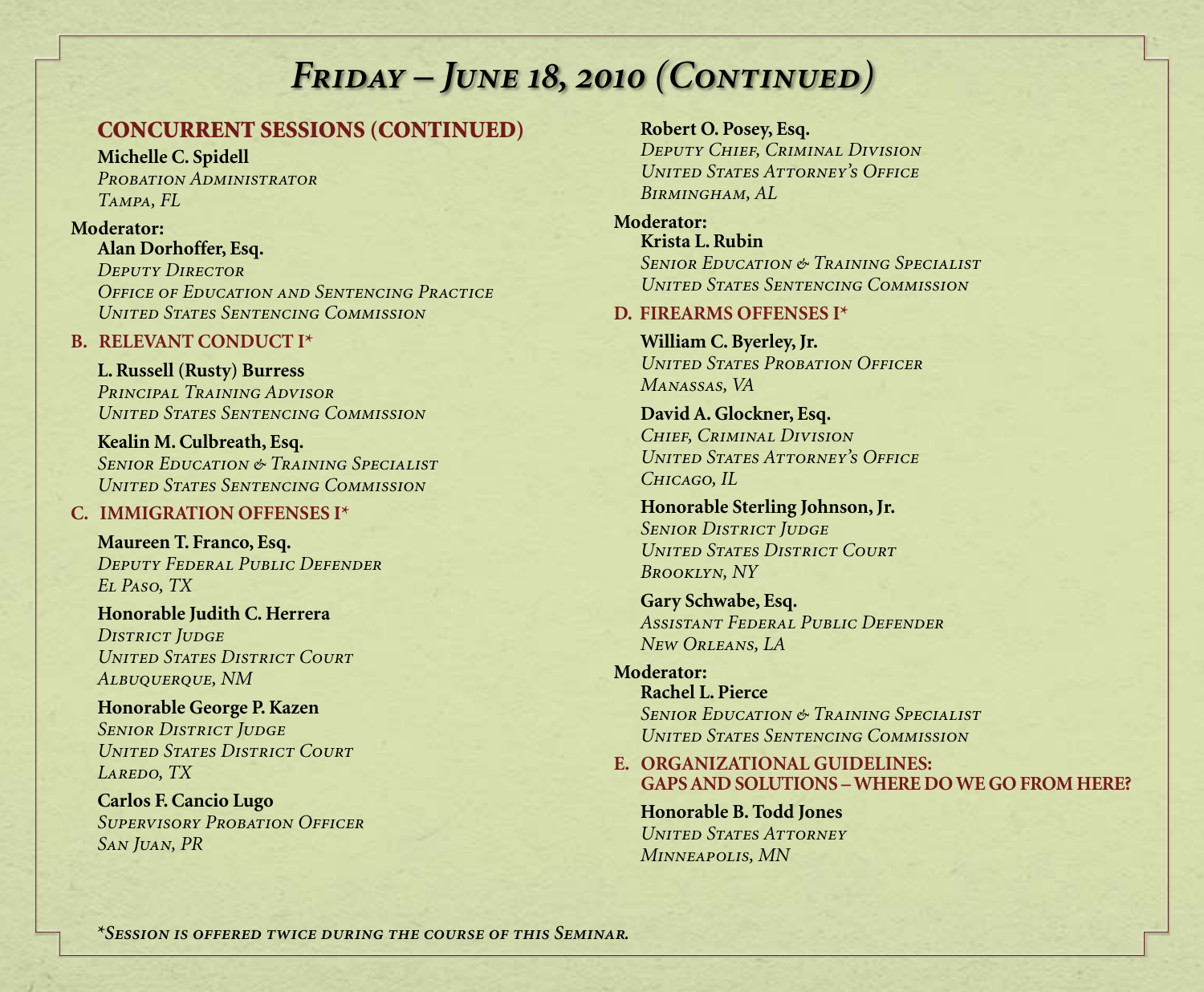**Karen A. Popp, Esq.** *Sidley Austin, LLP Washington, DC*

**Andrew Weissmann, Esq.**  *Jenner & Block New York, NY*

**Laura S. Wertheimer, Esq.**  *WilmerHale Washington, DC*

**Moderator: Honorable Beryl A. Howell** *Commissioner United States Sentencing Commission*

#### **F. ALTERNATIVES TO INCARCERATION**

**Honorable B. Lynn Winmill** *Chief Judge United States District Court Pocatello, ID*

**Honorable Jay C. Zainey** *DISTRICT JUDGE United States District Court New Orleans, LA*

#### **Probation Officer (To be named)**

**Moderator: Honorable William B. Carr, Jr.**  *Vice Chair United States Sentencing Commission*

11:30 a.m. - 1:00 p.m. LUNCH BREAK

#### 1:00 p.m. - 2:30 p.m.

#### CONCURRENT SESSIONS

#### **A. CHILD PORNOGRAPHY & SEX OFFENSES II\***

**Francey Hakes, Esq.** 

*Deputy Attorney General's Office National Coordinator for Child Exploitation Prevention and Interdiction Washington, DC*

#### **Honorable Lawrence L. Piersol** *SENIOR DISTRICT JUDGE United States District Court*

*Sioux Falls, SD* 

**John Rhodes, Esq.**  *Assistant Federal Defender Missoula, MT*

**Honorable John M. Roll** *Chief District Judge United States District Court Tucson, AZ*

**Michelle C. Spidell**  *Probation Administrator Tampa, FL*

**Moderator: Alan Dorhoffer, Esq.**  *Deputy Director Office of Education and Sentencing Practice United States Sentencing Commission*

#### **B. RELEVANT CONDUCT II\***

**L. Russell (Rusty) Burress** *Principal Training Advisor United States Sentencing Commission*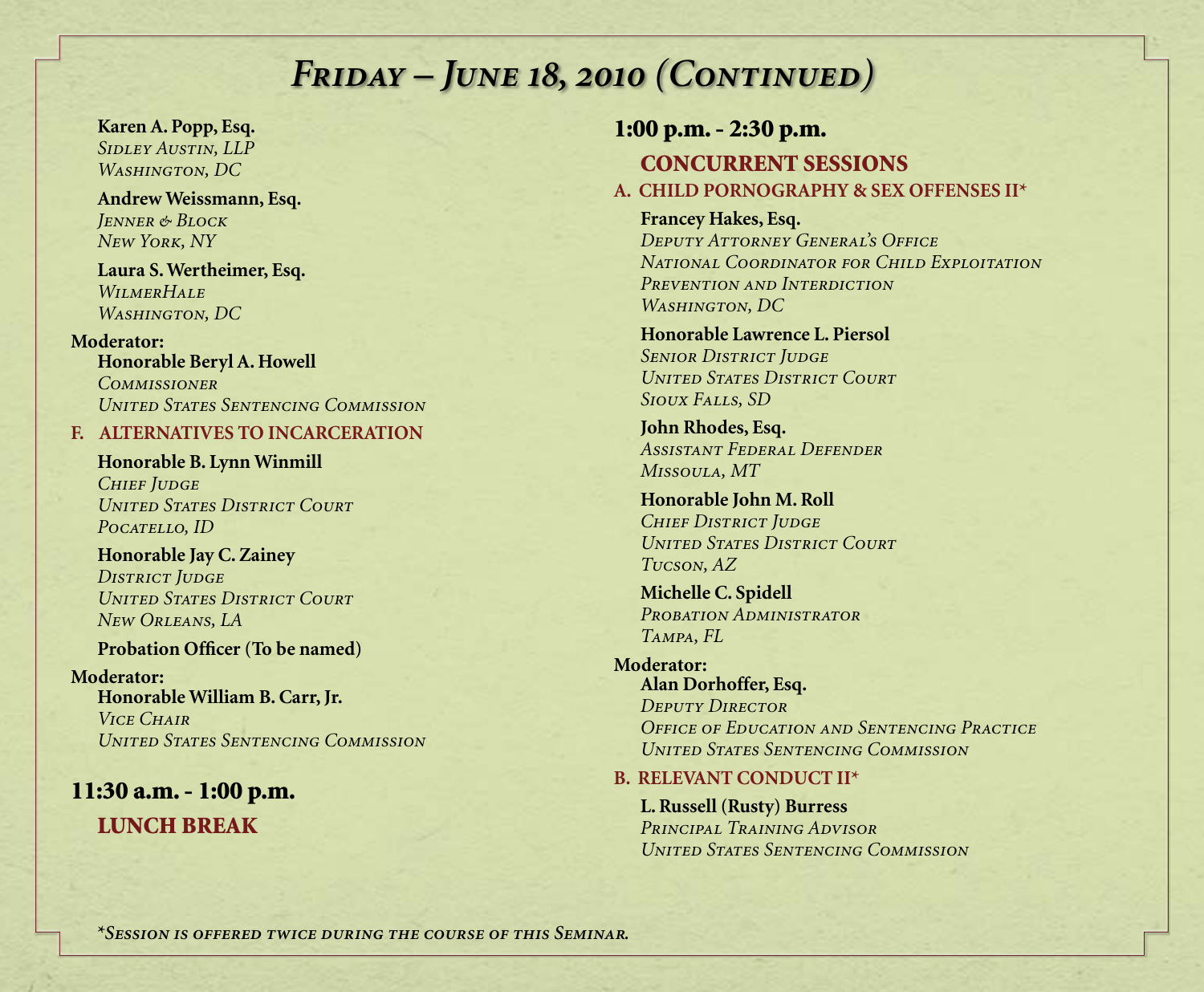#### CONCURREnt SeSSIONS (CONTINUED)

**Kealin M. Culbreath, Esq.**  *Senior Education & Training Specialist United States Sentencing Commission*

#### **C. IMMIGRATION OFFENSES II\***

**Maureen T. Franco, Esq.** *Deputy Federal Public Defender El Paso, TX*

**Honorable Judith C. Herrera** *District Judge United States District Court Albuquerque, NM* 

**Honorable George P. Kazen** *SENIOR DISTRICT JUDGE United States District Court Laredo, TX* 

**Carlos F. Cancio Lugo** *Supervisory Probation Officer San Juan, PR*

**Robert O. Posey, Esq.** *Deputy Chief, Criminal Division United States Attorney's Office Birmingham, AL* 

#### **Moderator:**

**Krista L. Rubin** *Senior Education & Training Specialist United States Sentencing Commission*

#### **D. FIREARMS OFFENSES II\***

**William C. Byerley, Jr.** *United States Probation Officer Manassas, VA*

**David A. Glockner, Esq.** *Chief, Criminal Division United States Attorney's Office Chicago, IL*

**Honorable Sterling Johnson, Jr.** *SENIOR DISTRICT JUDGE United States District Court Brooklyn, NY* 

**Gary Schwabe, Esq.**  *Assistant Federal Public Defender New Orleans, LA*

**Moderator: Rachel L. Pierce** *Senior Education & Training Specialist United States Sentencing Commission* 

#### **E. BUREAU OF PRISONS ISSUES**

**Todd A. Bussert, Esq.** *Law Offices of Todd A. Bussert New Haven, CT*

**Sonya Cole, Esq.** *Assistant General Counsel Federal Bureau of Prisons United States Department of Justice Grand Prairie, TX*

#### **F. PLEA BARGAINING**

**Honorable Paul D. Borman DISTRICT JUDGE** *United States District Court Detroit, MI*

**James E. Felman, Esq.**  *Kynes, Markman & Felman, P.A. Tampa, FL*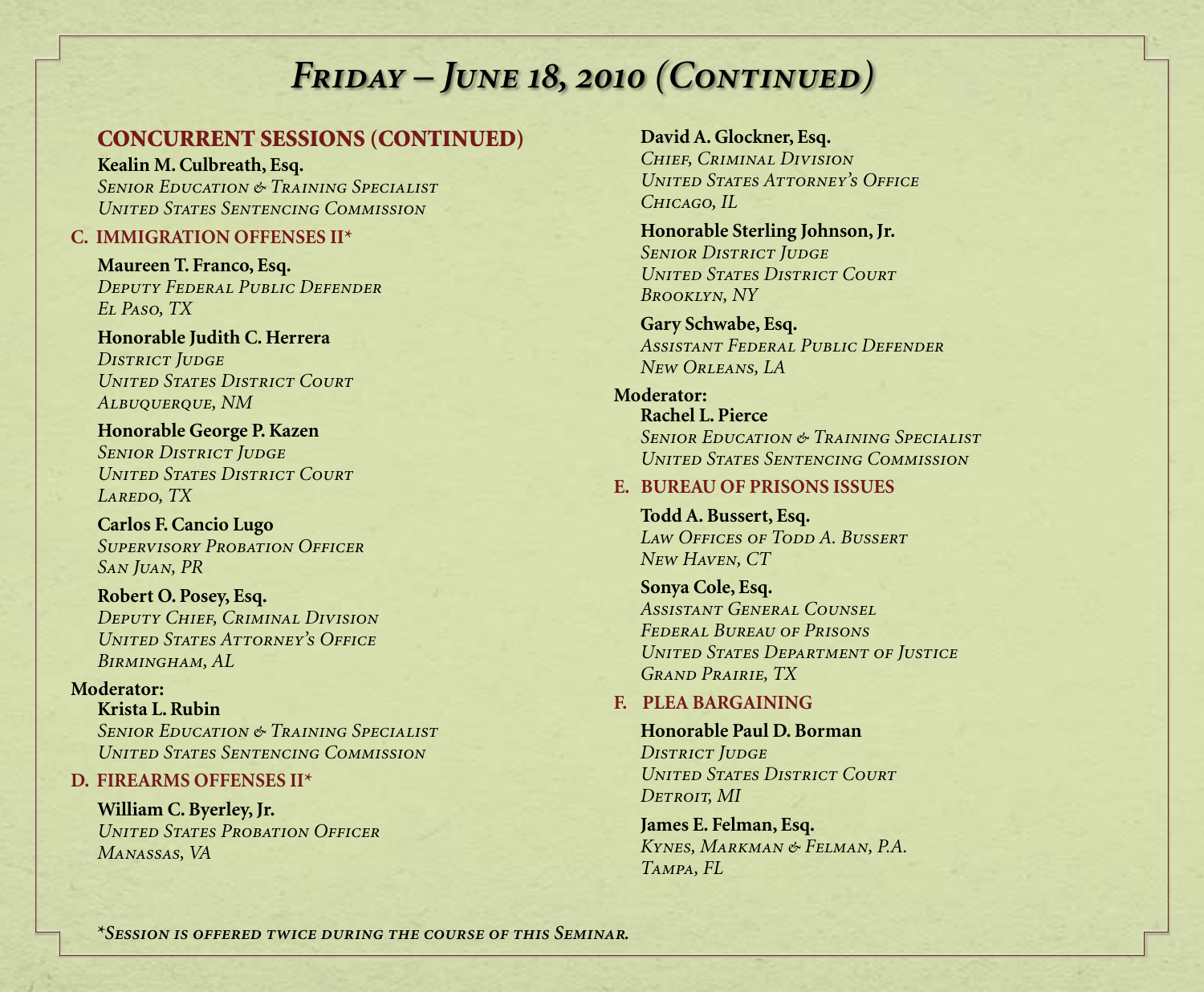**Honorable John Gleeson DISTRICT JUDGE** *United States District Court Brooklyn, NY*

**Paul J. Van de Graaf, Esq.**  *First Assistant & Criminal Chief United States Attorney's Office Burlington, VT*

#### **Moderator:**

**Barry Boss, Esq.**  *Cozen O'Connor Washington, DC*

2:30 p.m. - 2:45 p.m. BREAK

#### 2:45 p.m. - 4:15 p.m.

**A. PROBATION OFFICER TRAINING**

**Judith W. Sheon, Esq.** *Staff Director United States Sentencing Commission*

**Probation Officers (To be named)**

#### **B. DEFENSE ATTORNEY TRAINING**

**Todd A. Bussert, Esq.**  *Law Offices of Todd A. Bussert New Haven, CT* 

**David Debold, Esq.** *Gibson, Dunn & Crutcher LLP Washington, DC*

#### **C. PROSECUTOR TRAINING**

**Honorable Jonathan J. Wroblewski** *Commissioner (Ex Officio) United States Sentencing Commission*

**Prosecutors (To be named)**

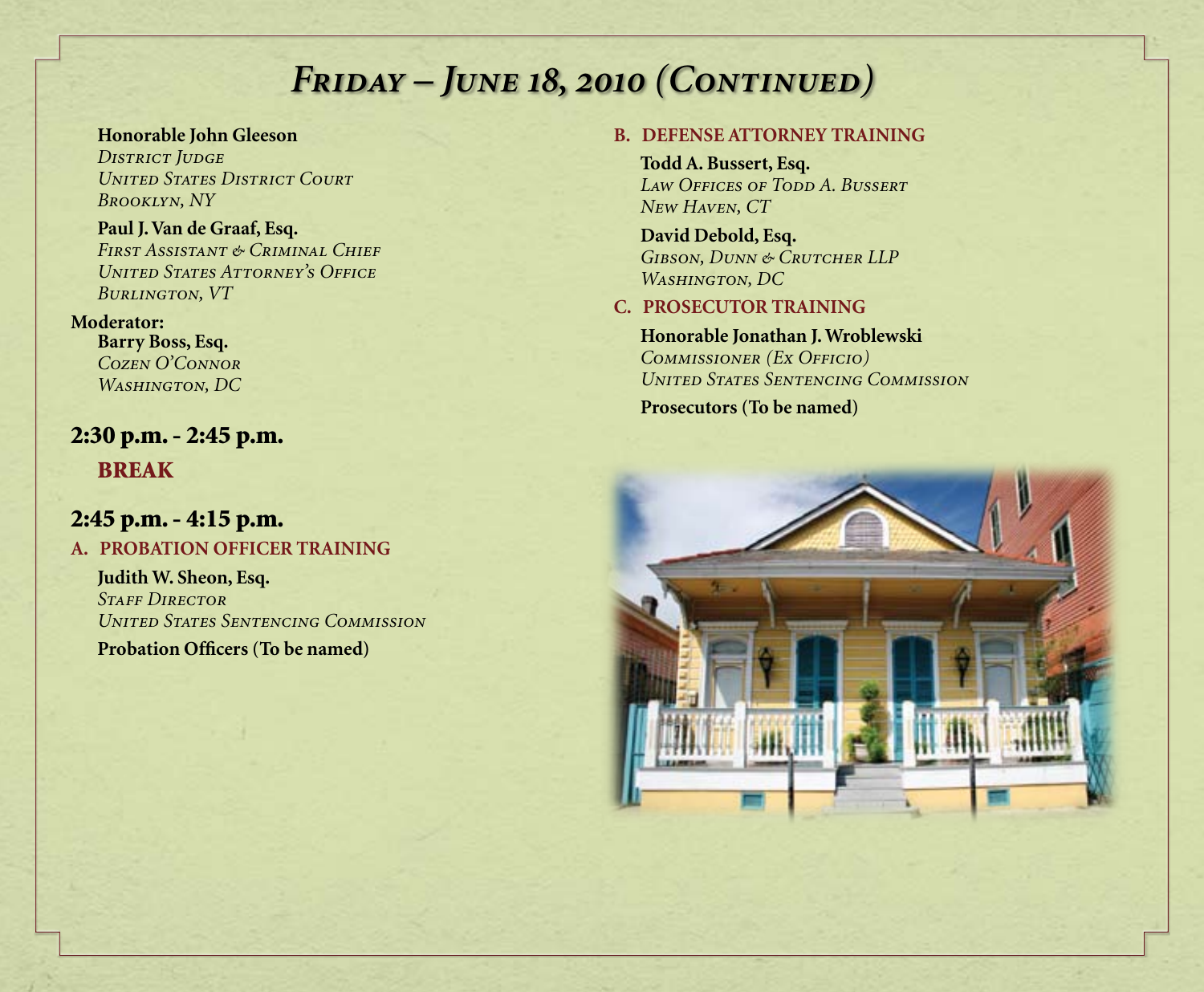### *About our Speakers*

*HONORABLE JOHN R. ADAMS IS A UNITED STATES DISTRICT JUDGE FOR THE NORTHERN DISTRICT OF OHIO.*

*HONORABLE LANCE M. AFRICK IS A UNITED STATES DISTRICT JUDGE FOR THE EASTERN DIS-TRICT OF LOUISIANA.*

*HONORABLE MICAELA ALVAREZ IS A UNITED STATES DISTRICT JUDGE FOR THE SOUTHERN DISTRICT OF TEXAS.*

*GREG D. ANDRES, ESQ. IS THE ACTING DEPUTY ASSISTANT ATTORNEY GENERAL FOR THE CRIMINAL DIVISION OF THE UNITED STATES DEPARTMENT OF JUSTICE IN WASHINGTON, DC.*

*PROFESSOR DOUGLAS A. BERMAN IS A PROFESSOR AT THE OHIO STATE UNIVERSITY, MORITZ COLLEGE OF LAW, COLUMBUS, OHIO.* 

*KITO J. BESS IS THE CHIEF PROBATION OFFICER FOR THE EASTERN DISTRICT OF LOUISIANA.*

*HONORABLE PAUL D. BORMAN IS A UNITED STATES DISTRICT JUDGE FOR THE EASTERN DISTRICT OF MICHIGAN.*

*BARRY BOSS, ESQ. IS THE MANAGING PARTNER OF COZEN O'CONNOR'S WASHINGTON, DC OFFICE.*

*HONORABLE CHARLES R. BREYER IS A UNITED STATES DISTRICT JUDGE FOR THE NORTHERN DIS-TRICT OF CALIFORNIA. HE IS ALSO AN ADJUNCT PROFESSOR AT THE UNIVERSITY OF CALIFORNIA, HASTINGS COLLEGE OF THE LAW.*

*L. RUSSELL (RUSTY) BURRESS IS THE PRINCIPAL TRAINING ADVISOR FOR THE OFFICE OF EDUCA-TION AND SENTENCING PRACTICE AT THE UNITED STATES SENTENCING COMMISSION.*

*TODD A. BUSSERT, ESQ. IS A CRIMINAL DEFENSE ATTORNEY IN NEW HAVEN, CONNECTICUT. HE IS THE VICE CHAIR OF THE PRACTITIONERS ADVI-SORY GROUP TO THE UNITED STATES SENTENCING COMMISSION AND IS CO-CHAIR OF THE NATIONAL ASSOCIATION OF CRIMINAL DEFENSE LAWYERS'S CORRECTIONS COMMITTEE.*

*WILLIAM C. BYERLEY, JR. IS A UNITED STATES PROBATION OFFICER FOR THE EASTERN DISTRICT OF VIRGINIA.* 

*HONORABLE KAREN K. CALDWELL IS A UNITED STATES DISTRICT JUDGE FOR THE EASTERN DIS-TRICT OF KENTUCKY.*

*CARLOS F. CANCIO LUGO IS A SUPERVISORY UNITED STATES PROBATION OFFICER FOR THE DISTRICT OF PUERTO RICO.*

*HONORABLE WILLIAM B. CARR, JR. IS A VICE CHAIR OF THE UNITED STATES SENTENCING COMMISSION.*

*HONORABLE RUBEN CASTILLO IS A UNITED STATES DISTRICT JUDGE FOR THE NORTHERN DISTRICT OF ILLINOIS AND IS A VICE CHAIR OF THE UNITED STATES SENTENCING COMMISSION.* 

*SONYA COLE, ESQ. IS THE ASSISTANT GENERAL COUNSEL AT THE FEDERAL BUREAU OF PRISONS DESIGNATION AND SENTENCE COMPUTATION CENTER.*

*KEALIN M. CULBREATH, ESQ. IS A SENIOR EDUCATION AND TRAINING SPECIALIST AT THE UNITED STATES SENTENCING COMMISSION.*

*HONORABLE WILEY Y. DANIEL IS THE CHIEF JUDGE FOR THE DISTRICT OF COLORADO.*

*HONORABLE ANDRE M. DAVIS IS A JUDGE ON THE FOURTH CIRCUIT COURT OF APPEALS.*

*DAVID DEBOLD, ESQ. IS OF COUNSEL IN THE WASHINGTON, D.C. OFFICE OF GIBSON, DUNN & CRUTCHER LLP. HE IS FORMER SPECIAL COUNSEL FOR THE UNITED STATES SENTENCING COMMIS-SION AND IS CHAIR OF THE PRACTITIONERS ADVI-SORY GROUP TO THE UNITED STATES SENTENCING COMMISSION.*

*ALAN DORHOFFER, ESQ. IS THE DEPUTY DIREC-TOR FOR THE OFFICE OF EDUCATION AND SENTENCING PRACTICE AT THE UNITED STATES SENTENCING COMMISSION.*

*JERRI U. DUNSTON, ESQ. IS THE DIRECTOR OF THE PROFESSIONAL RESPONSIBILITY ADVISORY OFFICE AT THE UNITED STATES DEPARTMENT OF JUSTICE.*

*ELISABETH F. ERVIN IS A SUPERVISORY UNITED STATES PROBATION OFFICER FOR THE WESTERN DISTRICT OF NORTH CAROLINA.*

*BOBBY L. EVANS, JR. IS A SENIOR EDUCATION AND TRAINING SPECIALIST AT THE UNITED STATES SENTENCING COMMISSION.*

*JAMES E. FELMAN, ESQ. IS A PARTNER WITH THE TAMPA, FLORIDA LAW FIRM OF KYNES, MARKMAN & FELMAN, P.A. HE IS THE CO-CHAIR OF THE COMMITTEE ON SENTENCING OF THE ABA AND IS A FORMER CO-CHAIR OF THE PRACTITIONERS ADVISORY GROUP TO THE UNITED STATES SENTENCING COMMISSION.*

*MAUREEN T. FRANCO, ESQ. IS THE DEPUTY FEDERAL PUBLIC DEFENDER FOR THE WESTERN DISTRICT OF TEXAS.*

*HONORABLE DABNEY L. FRIEDRICH IS A COMMISSIONER OF THE UNITED STATES SENTENCING COMMISSION.*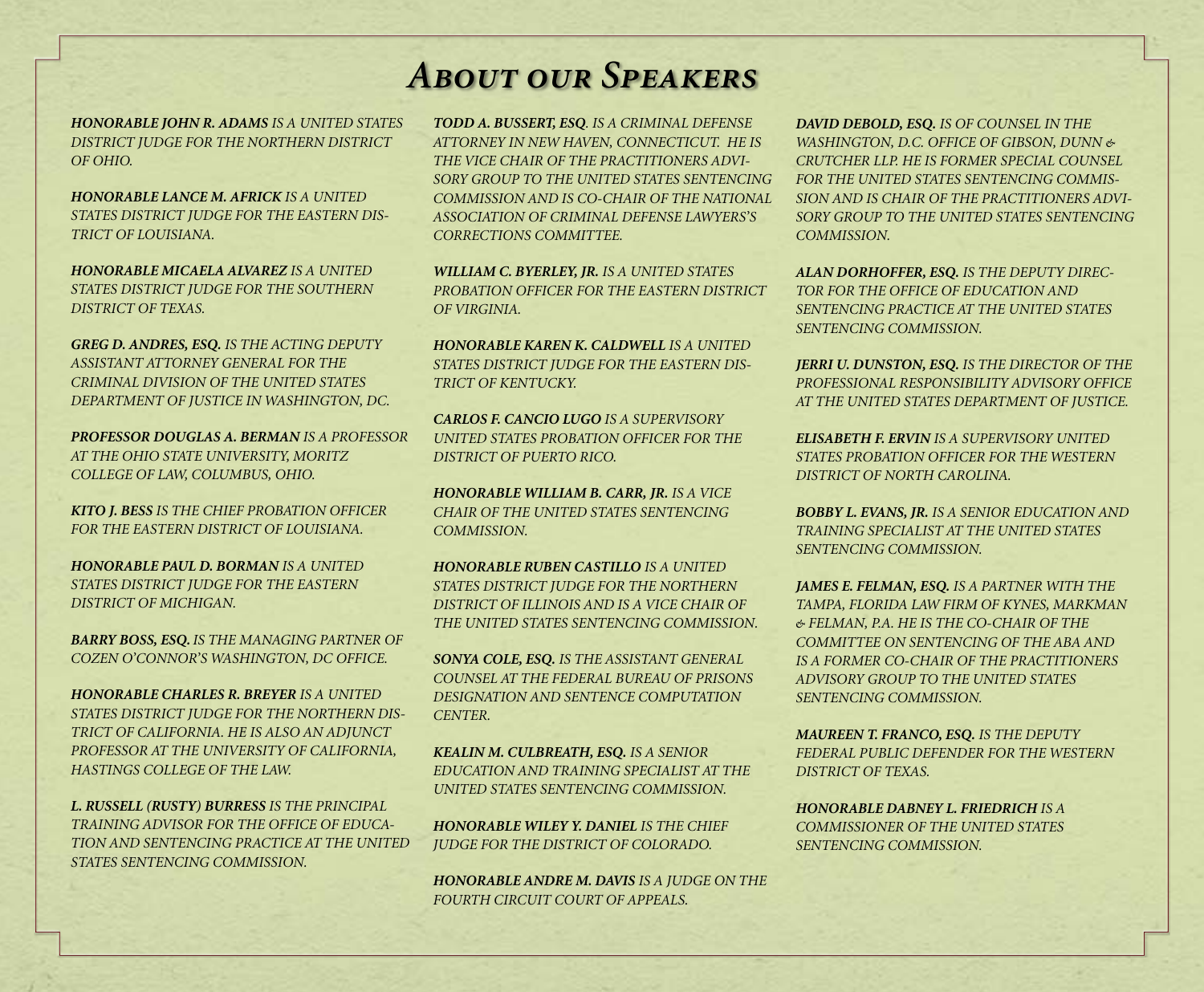### *About our Speakers*

*HONORABLE ISAAC FULWOOD, JR. IS CHAIRMAN OF THE UNITED STATES PAROLE COMMISSION AND IS ALSO A COMMISSIONER (EX OFFICIO) OF THE UNITED STATES SENTENCING COMMISSION.*

*HONORABLE GUSTAVO A. GELPI, JR. IS A UNITED STATES DISTRICT JUDGE FOR THE DISTRICT OF PUERTO RICO.*

*HONORABLE NANCY GERTNER IS A UNITED STATES DISTRICT JUDGE FOR THE DISTRICT OF MASSACHUSETTS.*

*HONORABLE JOHN GLEESON IS A UNITED STATES DISTRICT JUDGE FOR THE EASTERN DISTRICT OF NEW YORK.*

*DAVID A. GLOCKNER, ESQ. IS CHIEF OF THE CRIMINAL DIVISION FOR THE UNITED STATES ATTORNEY'S OFFICE FOR THE NORTHERN DISTRICT OF ILLINOIS.* 

*CATHARINE M. GOODWIN, ESQ. IS A RESTITUTION CONSULTANT IN SUN CITY WEST, ARIZONA.*

*KATHLEEN J. GRILLI, ESQ. IS DEPUTY GENERAL COUNSEL AT THE UNITED STATES SENTENCING COMMISSION.*

*FRANCEY HAKES, ESQ. IS THE NATIONAL COORDINATOR FOR CHILD EXPLOITATION PREVENTION AND INTERDICTION AT THE OFFICE OF THE DEPUTY ATTORNEY GENERAL IN WASHINGTON, DC.*

*HONORABLE JUDITH C. HERRERA IS A UNITED STATES DISTRICT JUDGE FOR THE DISTRICT OF NEW MEXICO.*

*HONORABLE RICARDO H. HINOJOSA IS THE CHIEF JUDGE FOR THE SOUTHERN DISTRICT OF TEXAS AND IS A COMMISSIONER OF THE UNITED STATES SENTENCING COMMISSION.* 

*HONORABLE BERYL A. HOWELL IS A COMMIS-SIONER OF THE UNITED STATES SENTENCING COMMISSION.*

*SUSAN SMITH HOWLEY, ESQ. IS THE PUBLIC POLICY DIRECTOR FOR THE NATIONAL CENTER FOR VICTIMS OF CRIME.* 

*HONORABLE KETANJI BROWN JACKSON IS A VICE CHAIR OF THE UNITED STATES SENTENCING COMMISSION.*

*JACQUELINE A. JOHNSON, ESQ. IS THE FIRST ASSISTANT FEDERAL PUBLIC DEFENDER FOR THE NORTHERN DISTRICT OF OHIO.*

*HONORABLE STERLING JOHNSON, JR. IS A SENIOR UNITED STATES DISTRICT JUDGE FOR THE EASTERN DISTRICT OF NEW YORK AND A FORMER COMMISSIONER OF THE UNITED STATES SENTENCING COMMISSION.*

*HONORABLE EDITH HOLLAN JONES IS THE CHIEF JUDGE FOR THE FIFTH CIRCUIT COURT OF APPEALS.*

*HONORABLE B.TODD JONES IS THE UNITED STATES ATTORNEY FOR THE DISTRICT OF MINNESOTA. HE ALSO SERVES AS CHAIR OF THE ATTORNEY GENERAL'S ADVISORY COMMITTEE.*

*HONORABLE BRETT M. KAVANAUGH IS A JUDGE ON THE DISTRICT OF COLUMBIA CIRCUIT COURT OF APPEALS.*

*HONORABLE GEORGE P. KAZEN IS A SENIOR UNITED STATES DISTRICT JUDGE FOR THE SOUTH-ERN DISTRICT OF TEXAS. HE IS A FORMER CHAIR OF THE CRIMINAL LAW COMMITTEE OF THE JUDICIAL CONFERENCE OF THE UNITED STATES.*

*MANDY LAMOTTE IS A UNITED STATES PROBATION OFFICER FOR THE MIDDLE DISTRICT OF GEORGIA.* 

*RAYMOND M. LOPEZ IS A SENTENCING GUIDELINE SPECIALIST FOR THE DISTRICT OF CONNECTICUT.*

*HONORABLE GERARD E. LYNCH IS A JUDGE ON THE SECOND CIRCUIT COURT OF APPEALS.*

*HONORABLE ALGENON L. MARBLEY IS A UNITED STATES DISTRICT JUDGE FOR THE SOUTHERN DISTRICT OF OHIO.*

*BENJAMIN MCMURRAY, ESQ. IS AN ASSISTANT FEDERAL PUBLIC DEFENDER FOR THE DISTRICT OF UTAH.* 

*MARJORIE A. MEYERS, ESQ. IS THE FEDERAL PUBLIC DEFENDER FOR THE SOUTHERN DISTRICT OF TEXAS.*

*PAMELA G. MONTGOMERY, ESQ. IS THE DIRECTOR AND CHIEF COUNSEL OF THE OFFICE OF EDUCA-TION AND SENTENCING PRACTICE AT THE UNITED STATES SENTENCING COMMISSION.*

*BEVERLY L. MORGAN IS A SUPERVISORY UNITED STATES PROBATION OFFICER FOR THE WESTERN DISTRICT OF NORTH CAROLINA.*

*HONORABLE DIANA E. MURPHY IS A JUDGE ON THE EIGHTH CIRCUIT COURT OF APPEALS. SHE IS A FORMER CHAIR OF THE UNITED STATES SENTENCING COMMISSION.*

*BRENT E. NEWTON, ESQ. IS THE DEPUTY STAFF DIRECTOR AT THE UNITED STATES SENTENCING COMMISSION.*

*RACHEL L. PIERCE IS A SENIOR EDUCATION AND TRAINING SPECIALIST AT THE UNITED STATES SENTENCING COMMISSION.*

*HONORABLE LAWRENCE L. PIERSOL IS A SENIOR UNITED STATES DISTRICT JUDGE FOR THE DISTRICT OF SOUTH DAKOTA.*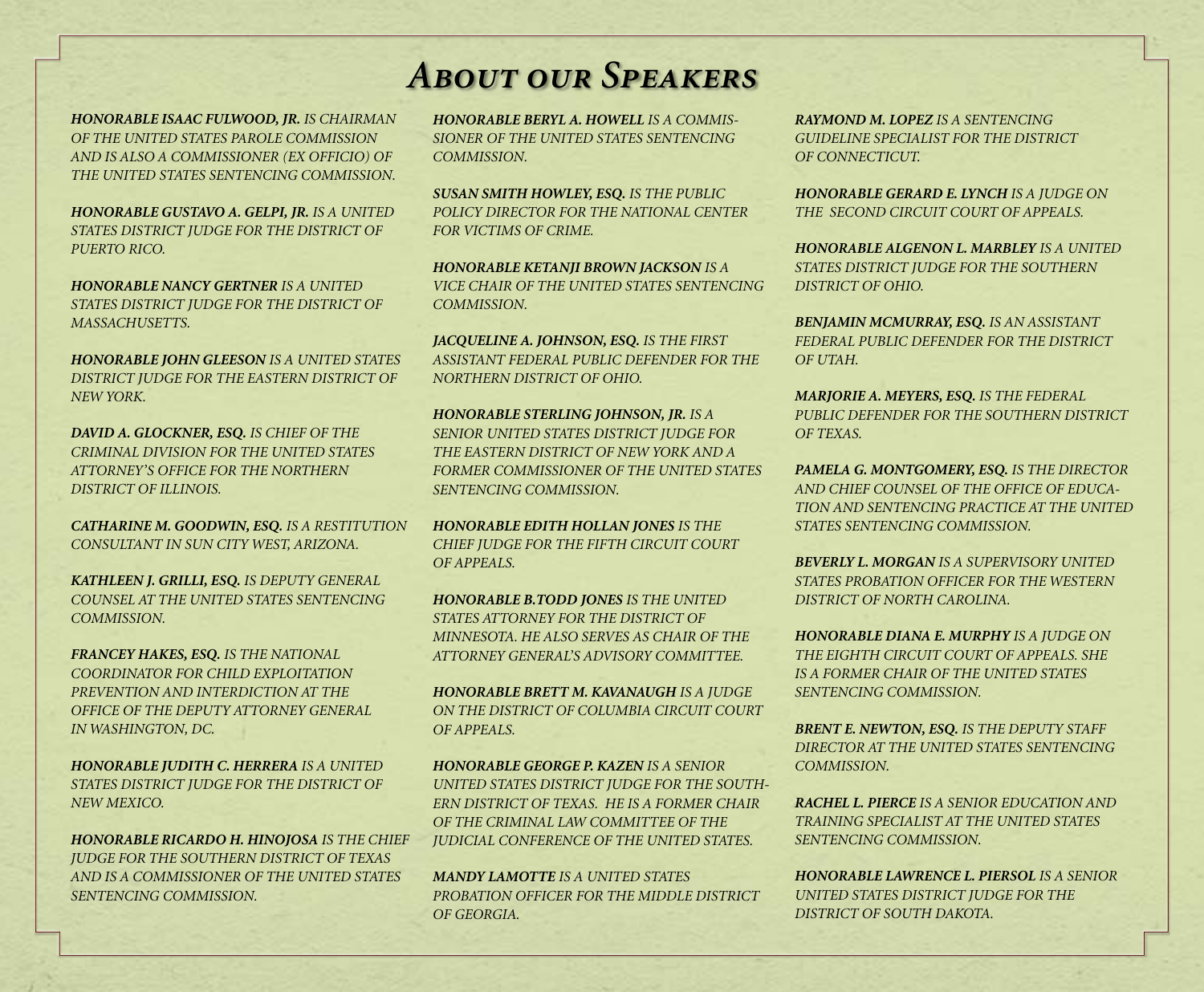### *About our Speakers*

*KAREN A. POPP, ESQ. IS A PARTNER AT SIDLEY AUSTIN, LLP IN WASHINGTON, DC.*

*ROBERT O. POSEY, ESQ. IS AN ASSISTANT UNITED STATES ATTORNEY AND DEPUTY CHIEF OF THE CRIMINAL DIVISION FOR THE NORTHERN DISTRICT OF ALABAMA.* 

*JOHN RHODES, ESQ. IS AN ASSISTANT FEDERAL DEFENDER FOR THE DISTRICT OF MONTANA.* 

*LISA A. RICH, ESQ. IS THE DIRECTOR OF THE OFFICE OF LEGISLATIVE AND PUBLIC AFFAIRS AT THE UNITED STATES SENTENCING COMMISSION.*

*HONORABLE JOHN M. ROLL IS THE CHIEF JUDGE FOR THE DISTRICT OF ARIZONA.*

*KRISTA L. RUBIN IS A SENIOR EDUCATION AND TRAINING SPECIALIST AT THE UNITED STATES SENTENCING COMMISSION.*

*JON M. SANDS, ESQ. IS THE FEDERAL PUBLIC DEFENDER FOR THE DISTRICT OF ARIZONA AND CHAIR OF THE FEDERAL DEFENDER GUIDELINES COMMITTEE.*

*HONORABLE EDMUND A. SARGUS, JR. IS A UNITED STATES DISTRICT JUDGE FOR THE SOUTHERN DISTRICT OF OHIO.*

*HONORABLE PATTI B. SARIS IS A UNITED STATES DISTRICT JUDGE FOR THE DISTRICT OF MASSACHUSETTS.*

*GLENN R. SCHMITT, ESQ. IS THE DIRECTOR OF THE OFFICE OF RESEARCH AND DATA AT THE UNITED STATES SENTENCING COMMISSION.*

*GARY SCHWABE, ESQ. IS AN ASSISTANT FEDERAL PUBLIC DEFENDER FOR THE EASTERN DISTRICT OF LOUISIANA.*

*HONORABLE WILLIAM K. SESSIONS III IS THE CHIEF JUDGE FOR THE DISTRICT OF VERMONT AND IS CHAIR OF THE UNITED STATES SENTENCING COMMISSION.*

*JUDITH W. SHEON, ESQ. IS STAFF DIRECTOR AT THE UNITED STATES SENTENCING COMMISSION.*

*H. MICHAEL SOKOLOW, ESQ. IS THE FIRST ASSISTANT FEDERAL PUBLIC DEFENDER FOR THE SOUTHERN DISTRICT OF TEXAS.*

*MICHELLE C. SPIDELL IS THE PROBATION ADMIN-ISTRATOR FOR THE OFFICE OF PROBATION AND PRETRIAL SERVICES OF THE ADMINISTRATIVE OFFICE OF THE UNITED STATES COURTS.*

*JOHN R. STEER, ESQ. IS A SENIOR PARTNER WITH THE LAW FIRM OF ALLENBAUGH NAMI SHABAHANGI LLP IN FAIRFAX STATION, VIRGINIA. HE IS A FORMER VICE CHAIR AND GENERAL COUNSEL OF THE UNITED STATES SENTENCING COMMISSION.*

*HONORABLE JOYCE WHITE VANCE IS THE UNITED STATES ATTORNEY FOR THE NORTHERN DISTRICT OF ALABAMA.*

*HONORABLE SARAH S. VANCE IS THE CHIEF JUDGE FOR THE EASTERN DISTRICT OF LOUISIANA.*

*PAUL J. VAN DE GRAAF, ESQ. IS THE FIRST ASSISTANT AND CRIMINAL CHIEF OF THE UNITED STATES ATTORNEY'S OFFICE FOR THE DISTRICT OF VERMONT.*

*ANDREW WEISSMANN, ESQ. IS A PARTNER IN THE LITIGATION DEPARTMENT OF THE LAW FIRM OF JENNER & BLOCK IN NEW YORK, NEW YORK.*

*LAURA S. WERTHEIMER, ESQ. IS A PARTNER IN THE SECURITIES DEPARTMENT AT THE LAW FIRM OF WILMERHALE IN WASHINGTON, DC. SHE IS ALSO A MEMBER OF THE SECURITIES LITIGATION AND ENFORCEMENT PRACTICE GROUP.*

*RAQUEL WILSON, ESQ. IS DEPUTY GENERAL COUNSEL AT THE UNITED STATES SENTENCING COMMISSION.*

*HONORABLE B. LYNN WINMILL IS THE CHIEF JUDGE FOR THE DISTRICT OF IDAHO.*

*HONORABLE JONATHAN J. WROBLEWSKI IS A COMMISSIONER (EX OFFICIO) OF THE UNITED STATES SENTENCING COMMISSION AND IS DIREC-TOR OF THE OFFICE OF POLICY AND LEGISLATION IN THE CRIMINAL DIVISION OF THE UNITED STATES DEPARTMENT OF JUSTICE.*

*HONORABLE JAY C. ZAINEY IS A UNITED STATES DISTRICT JUDGE FOR THE EASTERN DISTRICT OF LOUISIANA.*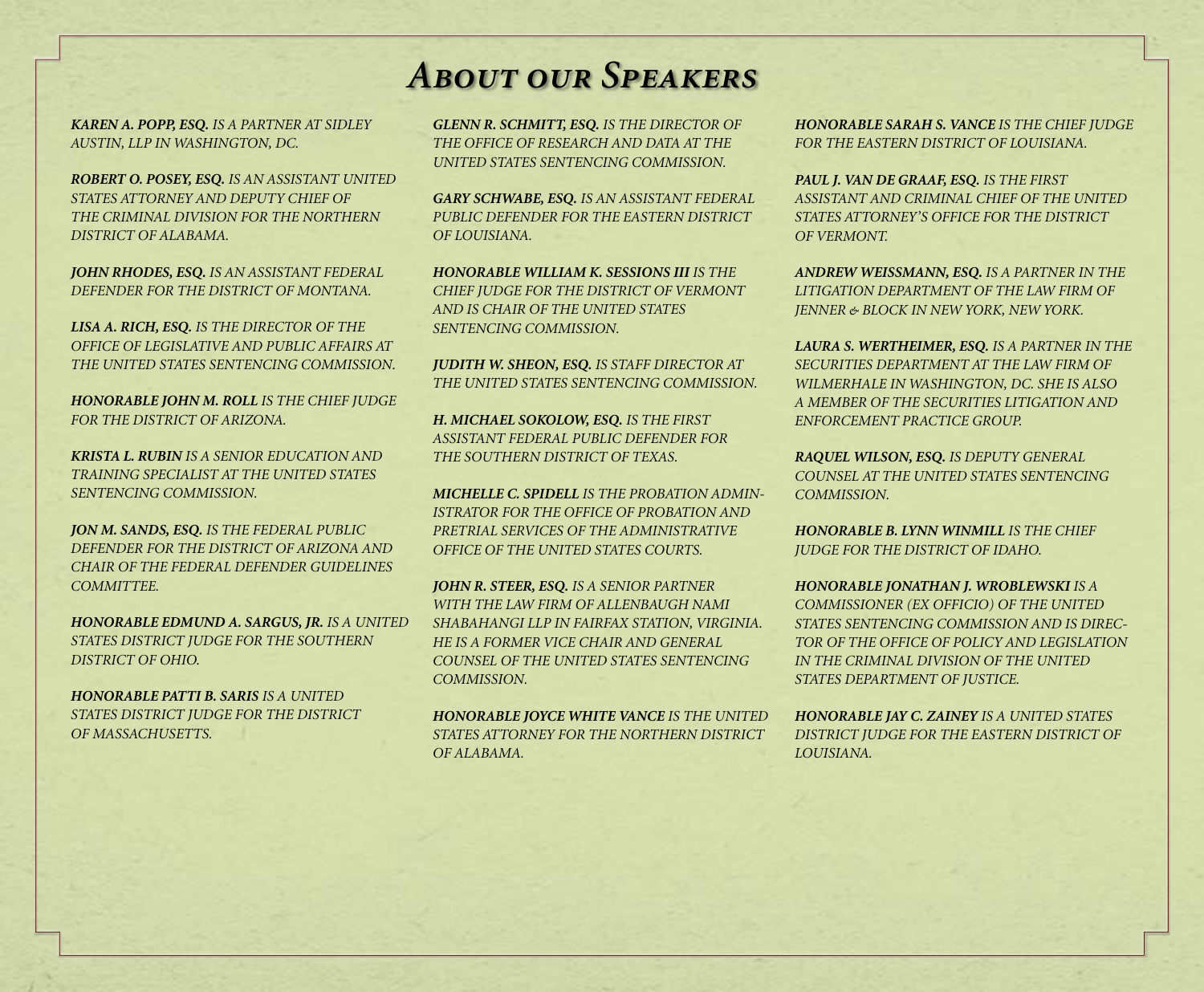### *Registration Information*

*There are no registration fees associated with this seminar. However, registration is required.*

#### REGISTRATION FORM

#### *The United States Sentencing Commission Annual National Seminar on the Federal Sentencing Guidelines*

*You may register online at* **www.regonline.com/AnnualFSGSeminar2010** *or you may use this page for registration by checking the appropriate boxes and mailing the completed form to: Cosette R. Jablonski, United States Sentencing Commission, One Columbus Circle, NE, Suite 2-500 South, Washington, DC 20002 or by faxing the form to (202) 502-4599.* 

o *Check here to attend* **Wednesday ONLY** *for the INTRODUCTORY SESSIONS on June 16, 2010.*

o *Check here to attend* **Thursday and Friday ONLY** *for the SEMINAR on June 17-18, 2010.*

NAME (AS IT WOULD APPEAR ON BADGE).

o *Check here to attend* **Wednesday, Thursday, and Friday** *for the INTRODUCTORY SESSIONS and the SEMINAR.*

| TELEPHONE: FAX: FAX: |  |
|----------------------|--|
| $E-MAIL:$            |  |
|                      |  |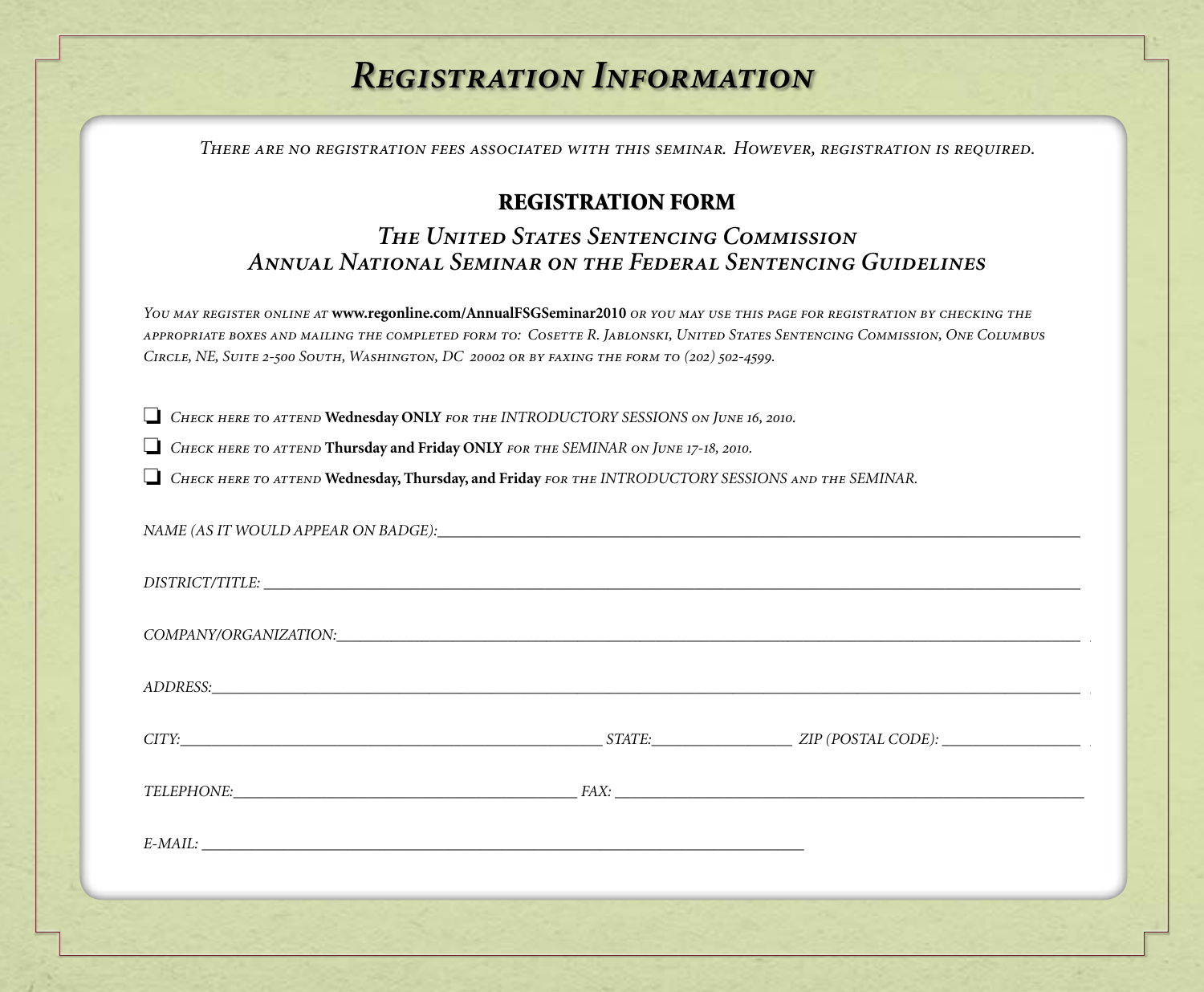### *Additional Information*

#### **HOTEL RESERVATIONS**

*.*

*All seminar registrants and speakers are eligible for discount room rates at the Hilton New Orleans Riverside, the host hotel, if reservations are made on or before May 5, 2010. Discount room rates are available for single or double occupancy as follows: Discount room rates are \$149 for non-government employees and \$119 for government employees. Rooms are limited and are available on a "first come, first served" basis.* **Each speaker and each attendee is responsible for making his or her own reservation***. Once the block of rooms is full, all other reservations made will be accepted upon availability at the published room rate at the time the reservation is made. When making reservations by telephone, please indicate that you are attending the* **Federal Sentencing Guidelines Seminar.** *Room reservations may be made either directly with the hotel by calling* **(504) 561-0500** *or through online registration at*  **www.regonline.com/AnnualFSGSeminar2010.**

*Please make your reservations early to ensure your accommodations at the Hilton New Orleans Riverside. The Commission will be receiving periodic attendee guest reservation data from the Hilton New Orleans Riverside to gauge the Seminar's progress in filling the room block.* 

**Cancellations:** *You will be asked for a credit card to*  GUARANTEE YOUR ROOM, BUT YOUR CREDIT CARD WILL NOT BE *charged until you check out. If notice is given to the hotel at least three days prior to arrival, a cancellation number will be provided and your card will not be charged.* 

#### **TRAVEL ARRANGEMENTS**

#### **Airline discounts for non-government registrants:**

*Individuals attending the seminar are eligible for discounts from both american and Delta airlines. American airlines is offering discounted rates of 5% off published fares. Delta airlines is offering discounts from 2% to 5% off published fares. the commission has arranged these discounted fares with omega world travel at 1-866-450-0401. Please note that you must reference national training seminar new orleans when calling omega. Please be aware that in order to take full advantage of the discounts being offered, flights should be booked as soon as possible.* 



*Hilton New Orleans Riverside*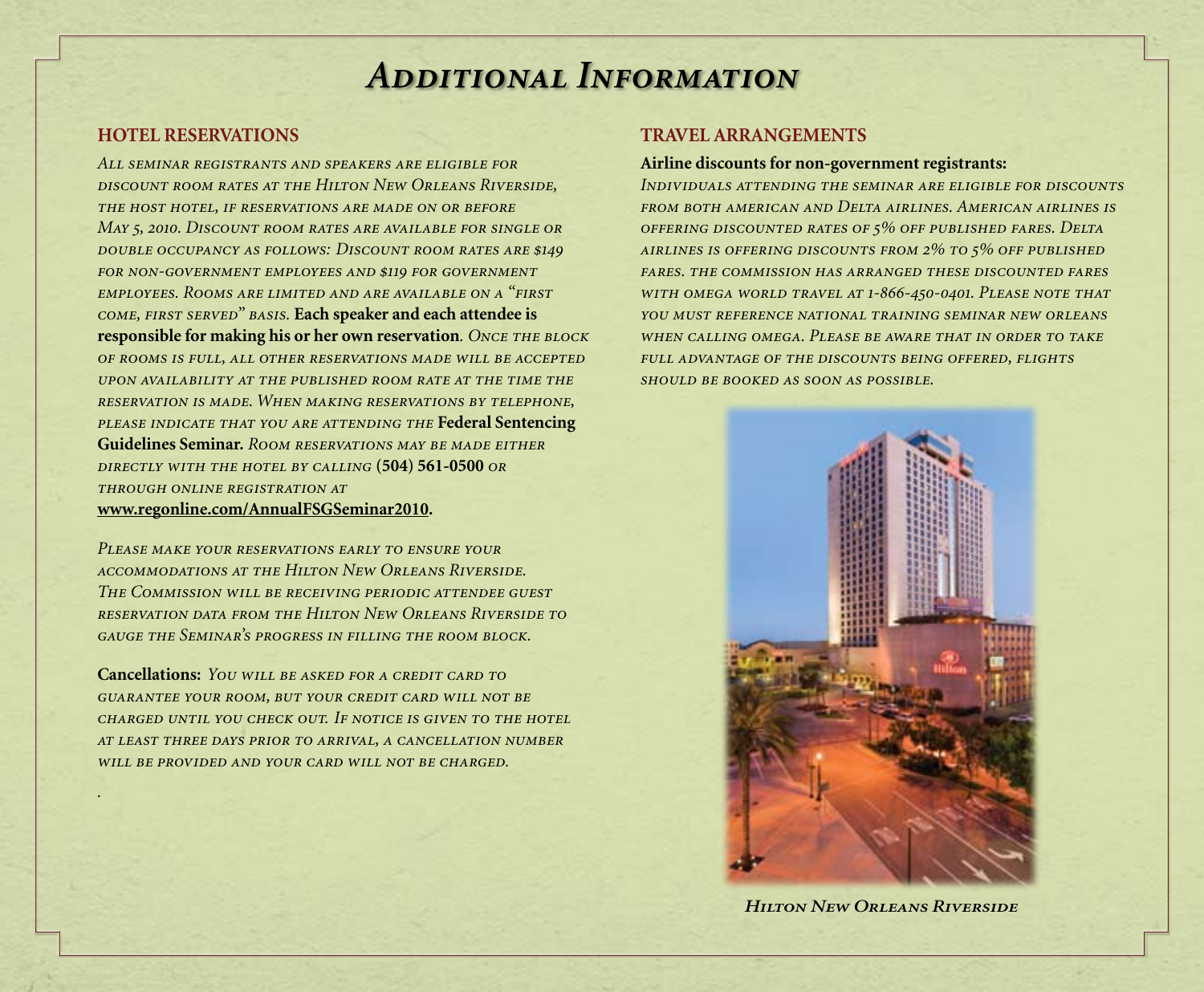### *Additional Information*

#### **SEMINAR CANCELLATION POLICY**

*In the event that you need to cancel your registration, please notify us as soon as possible. Fax to 202-502-4599, or mail written notice to* **Cosette R. Jablonski, United States Sentencing Commission, One Columbus Circle, NE, Suite 2-500 South, Washington, DC 20002***. You may also cancel online at*  **www.regonline.com/annualfsgseminar2010.**

#### **COURSE MATERIALS**

FOR THOSE ATTENDING THE SEMINAR, COURSE MATERIALS WILL *be provided in hard copy and on compact disc (CD) at the seminar. A basic training handbook is provided for the Introduction to the Guidelines and Ethics Programs on Wednesday.* **Registrants should bring their** *United States Sentencing Commission Guidelines Manual* **for reference during the seminar.** 

#### **CLE INFORMATION**

*Application for pre-approval of CLE credit has been made to all state bar associations. Additional information will be made available closer to the date of the seminar.*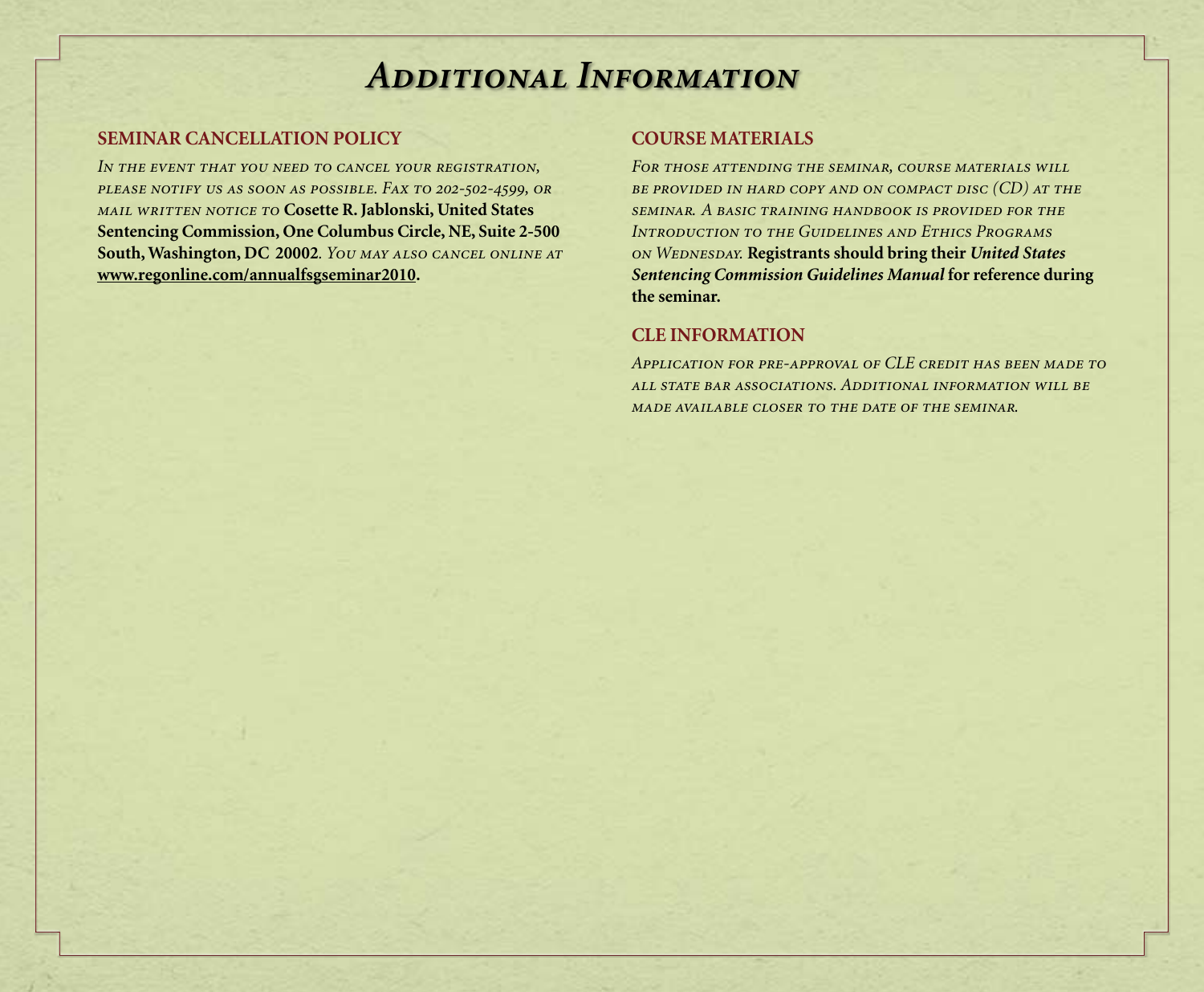